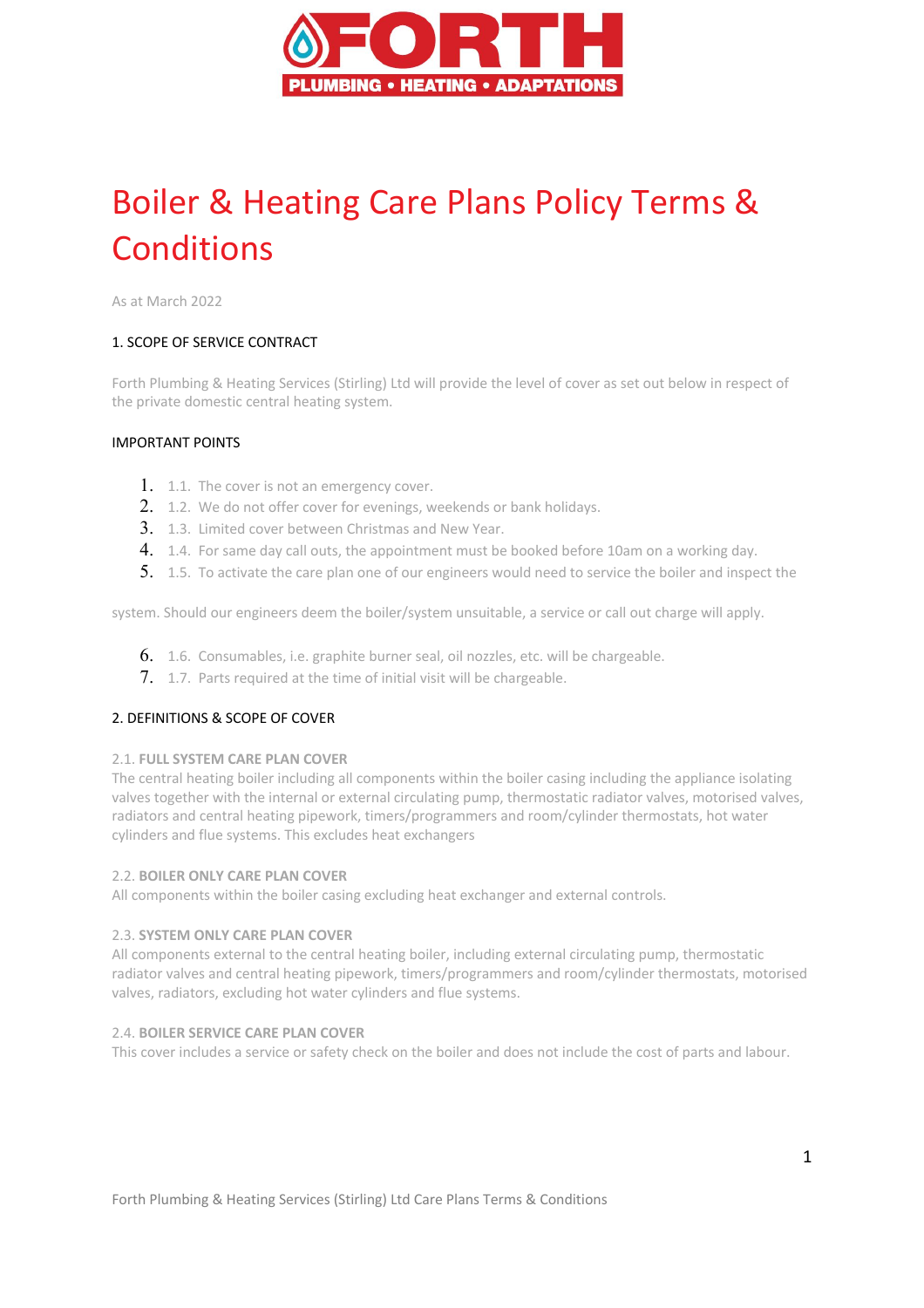

# 3. LEVEL OF COVER

## 3.1. **PRIORITY ATTENTION**

Forth Plumbing & Heating Services Ltd will endeavour, subject to workload and labour availability, to call the same day (Monday - Friday, excluding bank holidays, etc.) in response to any breakdown or failure of the central heating system.

## 3.2. **SAFETY CHECK**

At the same time as the annual service visit a Service Engineer will check the safe operation of the appliances specified.

#### 3.3. **ANNUAL VISIT**

A Service Engineer will inspect the appliances specified once a year and clean and adjust them as necessary.

#### 3.4. **BREAKDOWN FREE LABOUR & PARTS**

No charge will be made in respect of labour or parts and materials used in repairing any reported fault, unless not included under the care plan.

#### **3.5. GUARANTEED SAME DAY CALL OUT**

The office must have received your visit request before 10am on a working day to qualify for the guaranteed same day call out, subject to availability.

## 4. PERIOD OF SERVICE CONTRACT

- 1. 4.1. The Service Contract is valid for one year from the date of the service.
- 2. 4.2. If paying monthly a minimum of 12 monthly payments are required, in any one year.
- 3. 4.3. If the monthly direct debit is cancelled during the contract period, the outstanding will  $h$ e

invoiced for full payment.

## 5. PAYMENT & RENEWAL

5.1. Payment for the Service Contract is made by a recurring annual payment or monthly payments. All payments are collected via Direct Debit with GoCardless.

5.2. The renewal date of the Service Contract will be the yearly anniversary of the date the Service Contract was first taken out. Notification of the renewal will be sent in advance.

5.3. Forth Plumbing & Heating, at its discretion, may refuse to offer renewal of any Service Contract.

## 6. CHANGE OF OWNERSHIP

6.1. If the ownership of the premises in which the appliance(s) covered by this Service Contract changes the new owner shall have the benefit of the Service Contract for the remainder of the period for which the payment has been paid.

6.2. No refund will be made for the unexpired part of any Service Contract.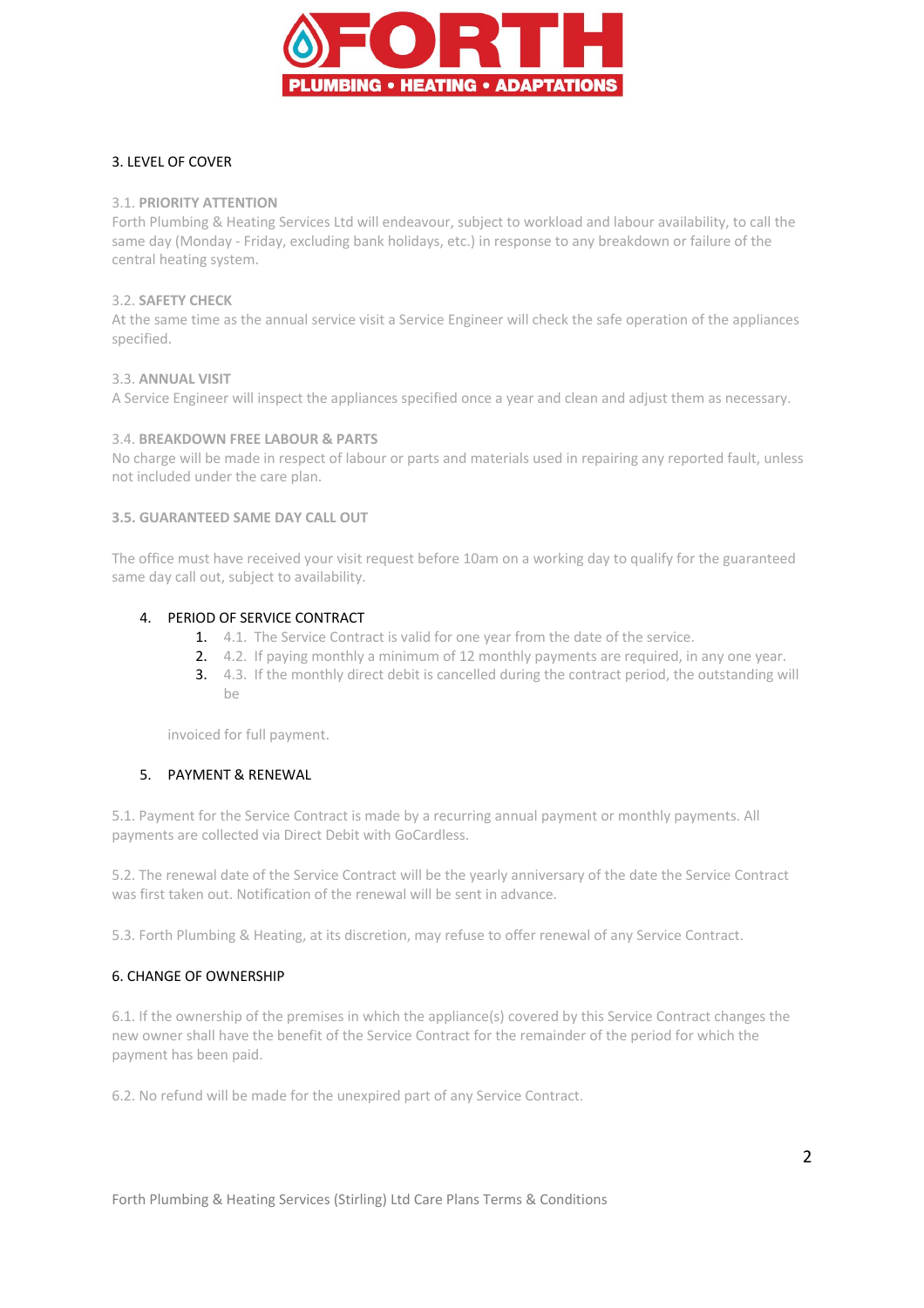

# 7. PROVISION OF SPARE PARTS

7.1. Forth Plumbing & Heating Services Ltd may supply and fit adequate replacement parts or components which are not the same as the parts being replaced.

7.2 Forth Plumbing & Heating Services Ltd shall not be held responsible for any delay in the provision of spare parts by suppliers.

# 8. REPLACEMENT OF CENTRAL HEATING APPLIANCE OR OTHER APPLIANCES

8.1. This Service Contract does not include the replacement of the central heating appliance or other appliance(s) in the event of spare parts or components not being reasonably available. Or the unreliability of the appliance.

## 9. CONDITION OF THE CENTRAL HEATING SYSTEM OR OTHER GAS APPLIANCES

9.1. Acceptance of a central heating system or any other appliance(s) or system components onto a Service Contract does not imply that it is installed satisfactorily or to the prevailing standards of Forth Plumbing & Heating Services Ltd. Forth Plumbing & Heating Services Ltd will not accept responsibility for any inadequacy attributable to the original design and makes no warranty as to fitness for purpose or condition.

9.2. At the time of the first service visit, Forth Plumbing & Heating Services Ltd reserves the right to cancel the Contract and refund any monies paid for reasons of safety, accessibility for servicing or non- availability of spare parts.

# 10. USE OF SUB-CONTRACTORS

10.1. Forth Plumbing & Heating Services Ltd reserves the right to use subcontractors to carry out all or any part of the services provided under this Service Contract.

## 11. LIMITATION OF OBLIGATIONS

11.1. Forth Plumbing & Heating Services Ltd shall not be liable if it is unable to carry out its obligations under the Service Contract due to industrial disputes or force majeure. Forth Plumbing & Heating Services Ltd shall not be liable for the cost of temporary secondary heating. Or any expenses or temporary accommodation costs.

## 12. PLAN DEPENDANT

The following are excluded from this Service Contract: Adjustment to time and temperature controls.

- 12.1. Call outs during the evening, weekends and bank holidays
- 12.2. The whole flue system or any part of the flue system and its connections/seals
- 12.3. Oil tanks, oil lines and components on the oil line
- **•** 12.4. Electrical elements in radiators.
- 12.5. The gas supply pipe and the size of the pipe.
- 12.6. A replacement boiler if the existing boiler is beyond economical repair
- 12.7. Replacing or topping up your system inhibitor unless we've removed it

Forth Plumbing & Heating Services (Stirling) Ltd Care Plans Terms & Conditions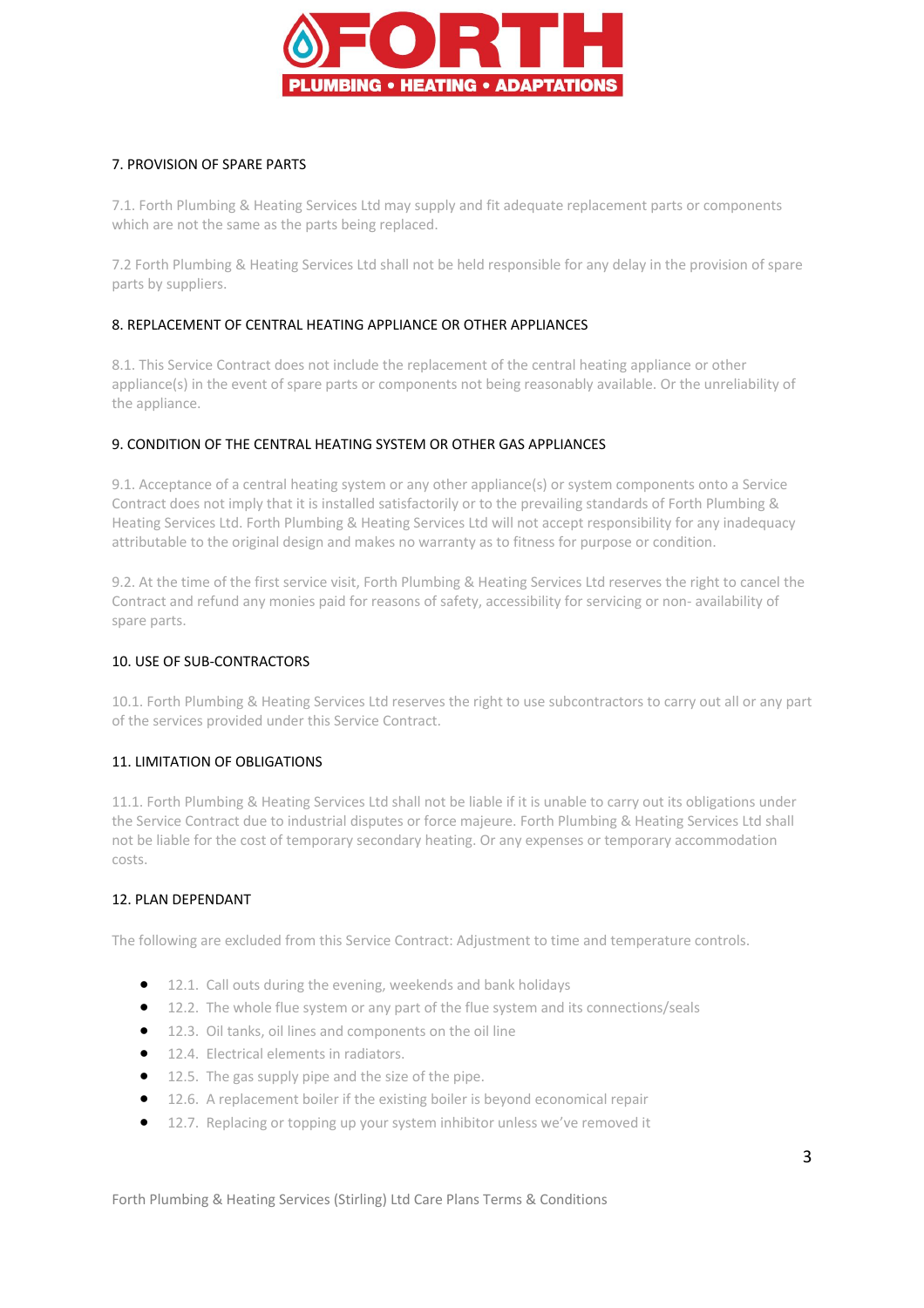

12.8. Plumbing work

to hot, cold or wastewater pipes.

- 12.9. Plumbing items such as showers and taps
- 12.10. Resetting your controls or replacing the batteries
- 12.11. Any parts that are designed specifically for underfloor heating
- 12.12. Supply of curved or designer radiators
- 12.13. Costs arising from the failure of the appliance or a component under the cover, including
- damage caused by water leaks.
- **12.14.** The replacement of decorative parts.
- 12.15. Any defect or adequacy attributable to the original design of the gas central heating
- system/appliances.
- 12.16. The fabric of the building or pipework and flue pipework buried in it.
- 12.17. Any defect caused through malicious or willful action, negligence or third-party interference.
- 12.18. Any defect or damage occasioned by fire, lightning, explosion, flood, storm, tempest, frost/ice, impact, ingress, adverse and/or prolonged weather conditions or other extraneous cause.
- 12.19. Consequential damage or loss arising as a result of a defect occurring in the central heating appliance, system or the appliances unless such a defect damage or loss is attributable to the negligence of Forth Plumbing & Heating Services Ltd.
- 12.20. Any defect or damage occurring from a failure of the gas, oil, electricity or water supply.
- 12.21. Descaling and any work arising from hard water scale deposits or from damage caused by aggressive water or an ingress of silt/debris from the water supply main e.g. boiler noises, debris, blockage.
- **•** 12.22. Damage caused by internal corrosion.
- 12.23. The routine refill/top-up of sealed systems.
- 12.24. Damage to components caused by central heating system debris or by poor quality heating water or lack of system inhibitors. Additional system inhibitor chemicals are at extra cost.
- 12.25. Heat exchangers are not covered under this plan
- 12.26 Removing of sludge or scale or repairing the damage it causes to components is not included

#### **Exclusions for this policy**

I hereby accept the terms and conditions outlined in this policy. **Name** (Please Print) **Signature Date** 

DD/MM/YYYY